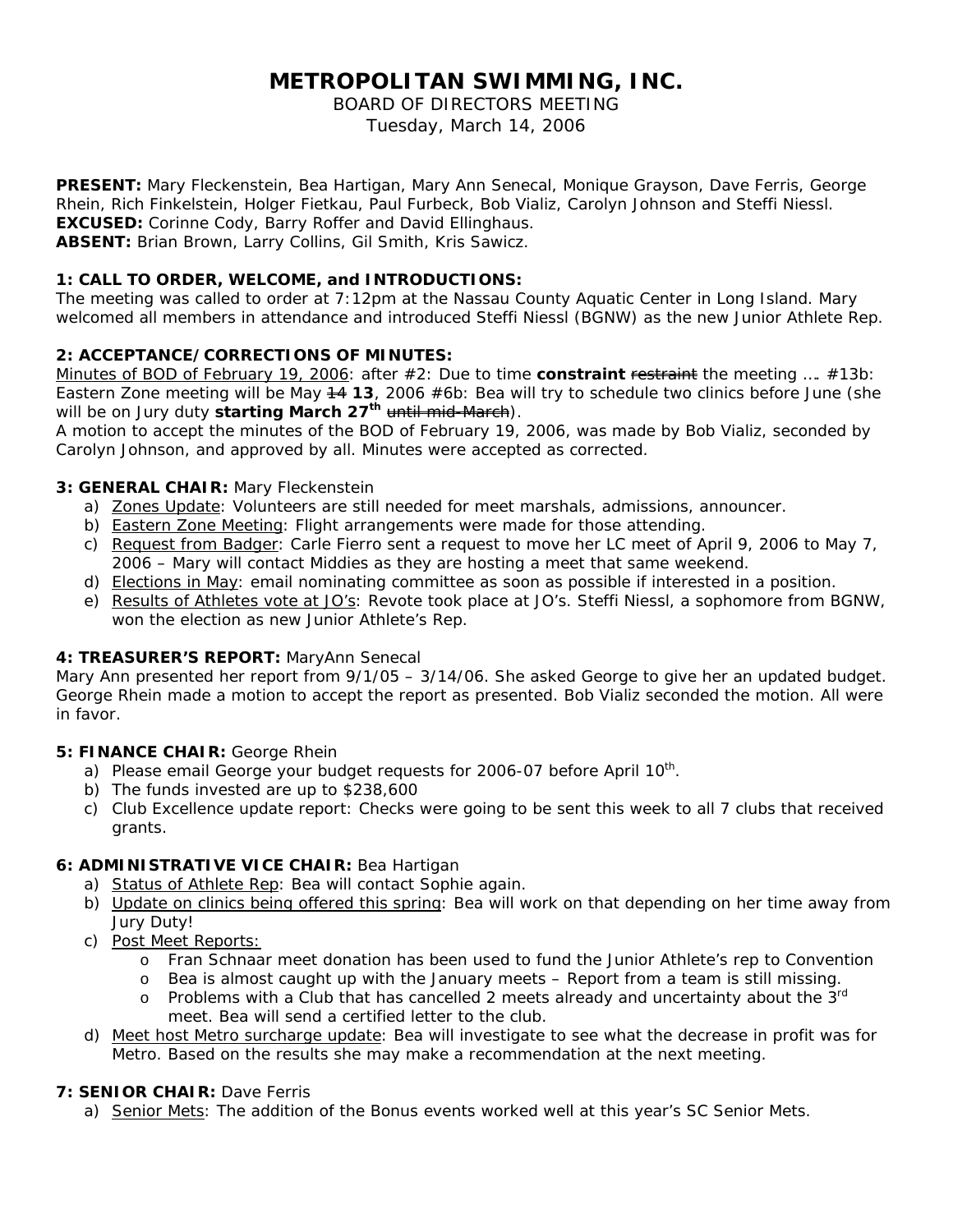b) Request to add an Archive Box on the Senior page of the website with a list of the Top 3 teams Combined, Women and Men over the years. We can also add the Female and Male High Point **Winners** 

# **8: AGE GROUP CHAIR:** Paul Furbeck and Bob Vializ

- a) Age Group and Technical Planning (and Senior Chair) will meet to discuss Team Scoring of Junior Olympics and will make a recommendation in May.
- b) National Age Group Conference Call, Monday, March 13, 2006: The speaker was Peter Barry Age Group Chair for Alleghany Mountain. The topic was establishing an effective age group committee. They have established a committee of 15 members to oversee issues including but not limited to, Coach and Parent education. They seem to spend the vast majority of their efforts on LSC meets. Alleghany Mountain exercises a fine level of control on all meets in the LSC. (micro manage) They dictate how many meets will be held during the season, the structure/type of those meets and who may host (through a bid process that includes all meets). One aspect of their control that may make sense for us to explore, is that they limit how many meets can be awarded on a given weekend. We have occasionally experienced weekends with so many meets, several are severely undersubscribed, and our rules (as well as USA) force such meets to be held "as is"
- c) Development of IMX style award program. We'd like to solicit volunteers to form a committee to establish such a program aimed at athletes who have experienced significant improvement. The committee would be convened to determine and recommend the numerous details required to make such a program effective. The goal of the program would be to encourage athletes who are making the commitment towards improvement. As it stands, our LSC has numerous reward programs for high end athletes. This program would focus on athletes who make major improvements during the course of a season. Athletes of any level can be recognized, however, its more likely that lower to mid level athletes would tend to be the more frequent recipients. A request for volunteers to sit on the committee will be posted on the Metro Web site. Interested parties should email Bob Vializ [swimcop@aol.com](mailto:swimcop@aol.com)
- d) Coaches Education Speaker at Sept 06 HOD meeting. Coaches who may have suggestions on speakers for our September meeting should email Bob. We'd like to have a speaker who can focus on strategies/techniques on developing strong age group athletes.

# **9: COACHES REPRESENTATIVE:** Gil Smith

Gil was not at the meeting.

# **10: ATHLETES' REPRESENTATIVE:** Steffi Niessl

- a) Steffi would like to implement a better voting system. Applications from candidates (with brief bio and parents and athlete' signatures) should be received al least 2 weeks before the election. Athletes Reps should sign a contract about their "job".
- b) Steffi will check her availability to attend the E.Z. May meeting in Richmond, VA

# 11: TECHNICAL PLANNING: David Ellinghaus

David was unable to attend. There is nothing new at this time.

# **12: OFFICIALS CHAIR:** Holger Fietkau and Kris Sawicz

- a) Holger received a letter from USA-Swimming about a meeting for officials (referees of 2 years or less) in Colorado Springs, at the end of May. Holger recommends that Michael Panzarino (YMID) and Mike Gartman (NBS) attend the meeting.
- b) Holger will buy 4 more headsets.
- c) Copies of the revised guidelines approved at the February meeting were distributed.
- d) Corinne Cody is working with Holger and Kris to schedule officials for the Eastern Zones. She has received lots of questions and interest.

# **13: ZONE TEAM COORDINATOR:** Barry Roffer

Barry was unable to attend.

- a) Hotel, bus and meals are set for Zones. Team will stay at the Marriott in Uniondale.
- b) Paul Furbeck and Bob Vializ will select the coaches during the Zone Qual. meet.
- c) Reminder that teams with 4 or more swimmers qualifying for Zones must provide a chaperone.